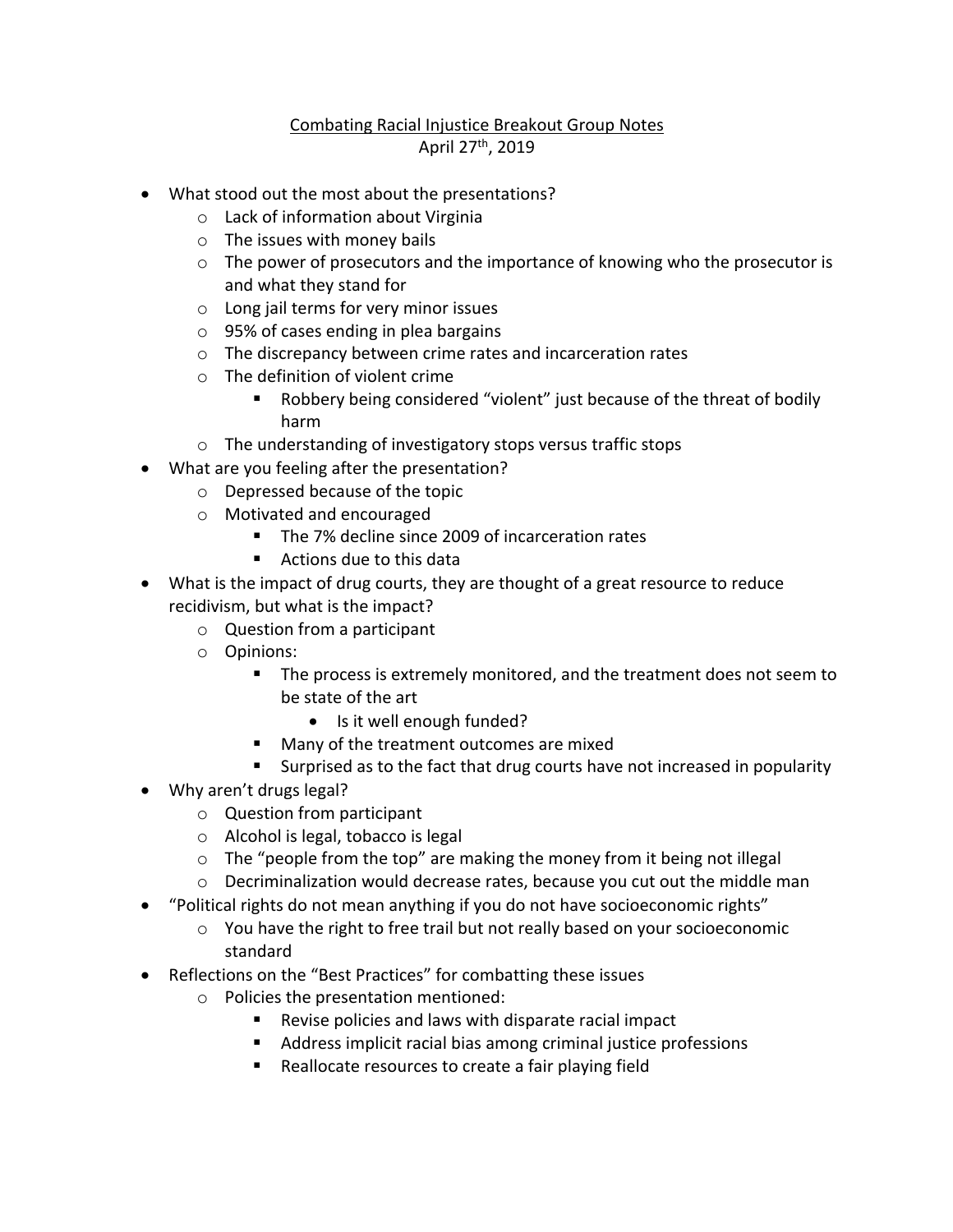- Revise policies that exacerbate socioeconomic inequalities and redirect public spending toward crime prevention and drug treatment
- o Treatment of the youth is not the same as treating adults
- o The "ridiculousness" of really long sentences, there's no chance for reform or rehabilitation
- o Having the data, and making the data public increases education on the topic and increases visibility
- o DOR has caused police departs to collect traffic stops data to increase accountability, awareness for traffic stops, meet monthly to discuss data
	- Montgomery County Sheriffs Dept.
	- Blacksburg PD
	- Christiansburg PD
- o The change in the label of "Police Officers" to "Peace Officers"
	- This will change the perceptions from the "us versus them" mentality
	- Increase trusts and understanding police
- $\circ$  We still think America is the greatest salvation of the world, when the reality of this is not true, in the form of crime
- o Not blocking accessibility to public assistance
	- Food stamps
	- Housing
	- Jobs
- What can we do in our local community to make a change? What are some initiatives we can take?
	- o Mandatory preschool for children to necessities
		- Food
		- Access to books
		- Love
		- Social needs
	- o Work to lowering Virginia Sentences and get rid of the death penalty
	- o Organize an initiative around bail
	- o Access to education
	- o Empowering the Virginia Voter

## Small Group Discussions and Ideas for Change

- Actions we can take:
	- o Better funding for the court system, locally and state
		- "Justice delayed is justice denied"
	- o Taking the issue of sentencing inequality to our public schools
		- Though education and awareness programs
	- o Recognizing the mass media/social media market profiling
		- Government regulation
	- $\circ$  Learning about what race dialog and the importance of simply starting the conversation
		- Connecting the public officials and experts in the field with the public